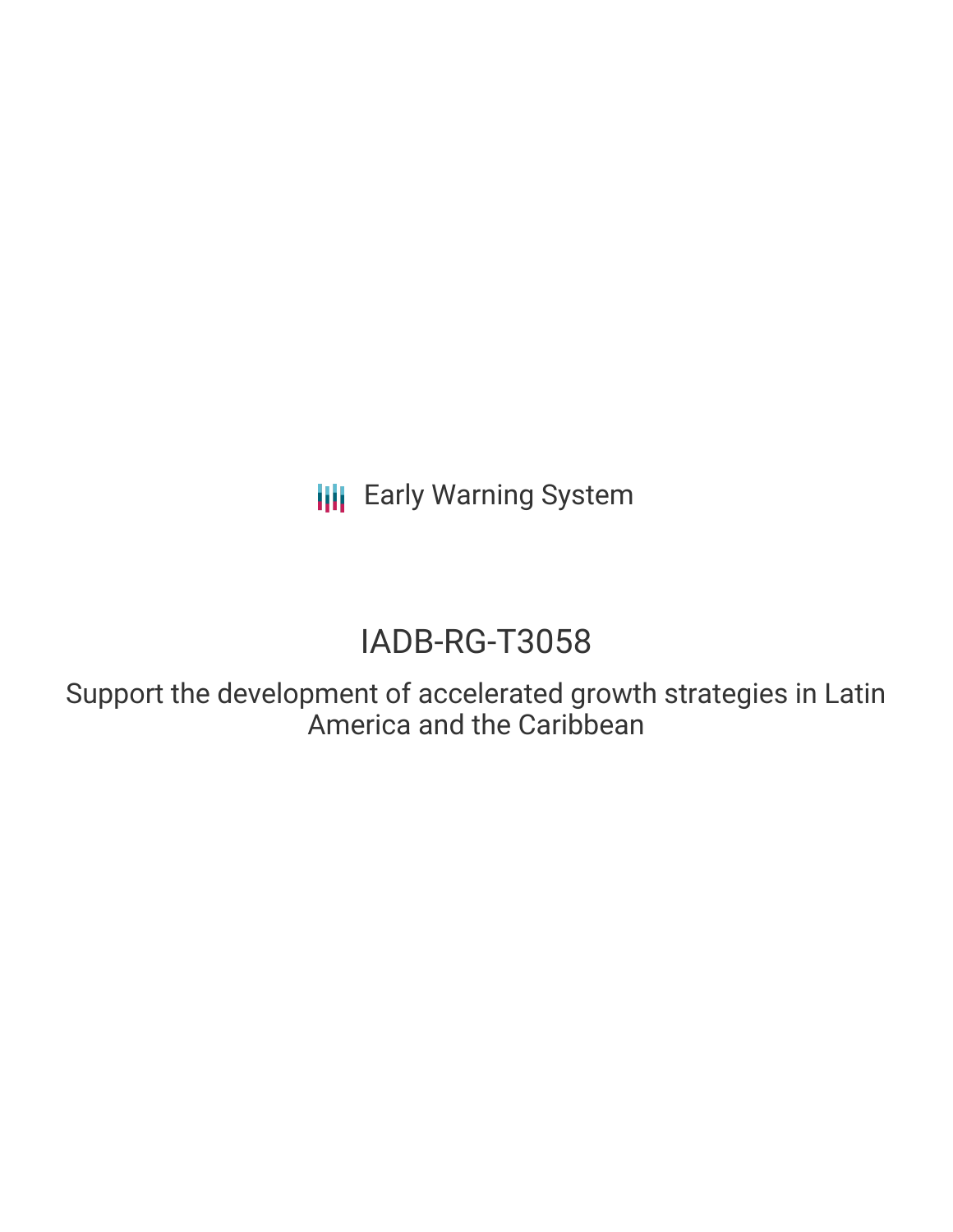

### **Quick Facts**

| <b>Financial Institutions</b>  | Inter-American Development Bank (IADB)    |
|--------------------------------|-------------------------------------------|
| <b>Status</b>                  | Proposed                                  |
| <b>Bank Risk Rating</b>        | C                                         |
| <b>Sectors</b>                 | Law and Government, Technical Cooperation |
| <b>Investment Amount (USD)</b> | \$ 0.60 million                           |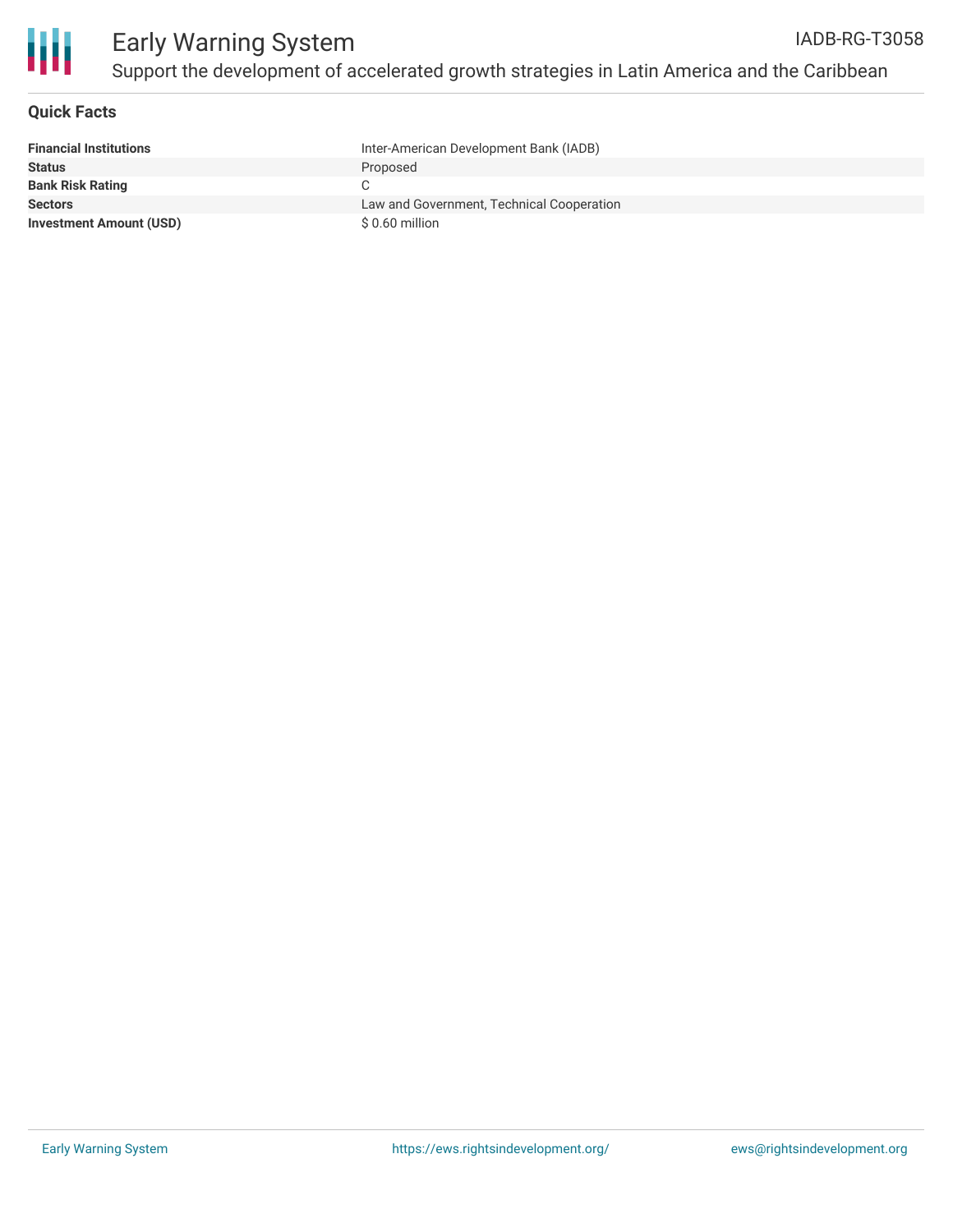

## **Project Description**

From the IDB: "The purpose of this TC is to consolidate a strategic vision and an operational model that serves as an input to the countries of the region in the preparation of national development strategies."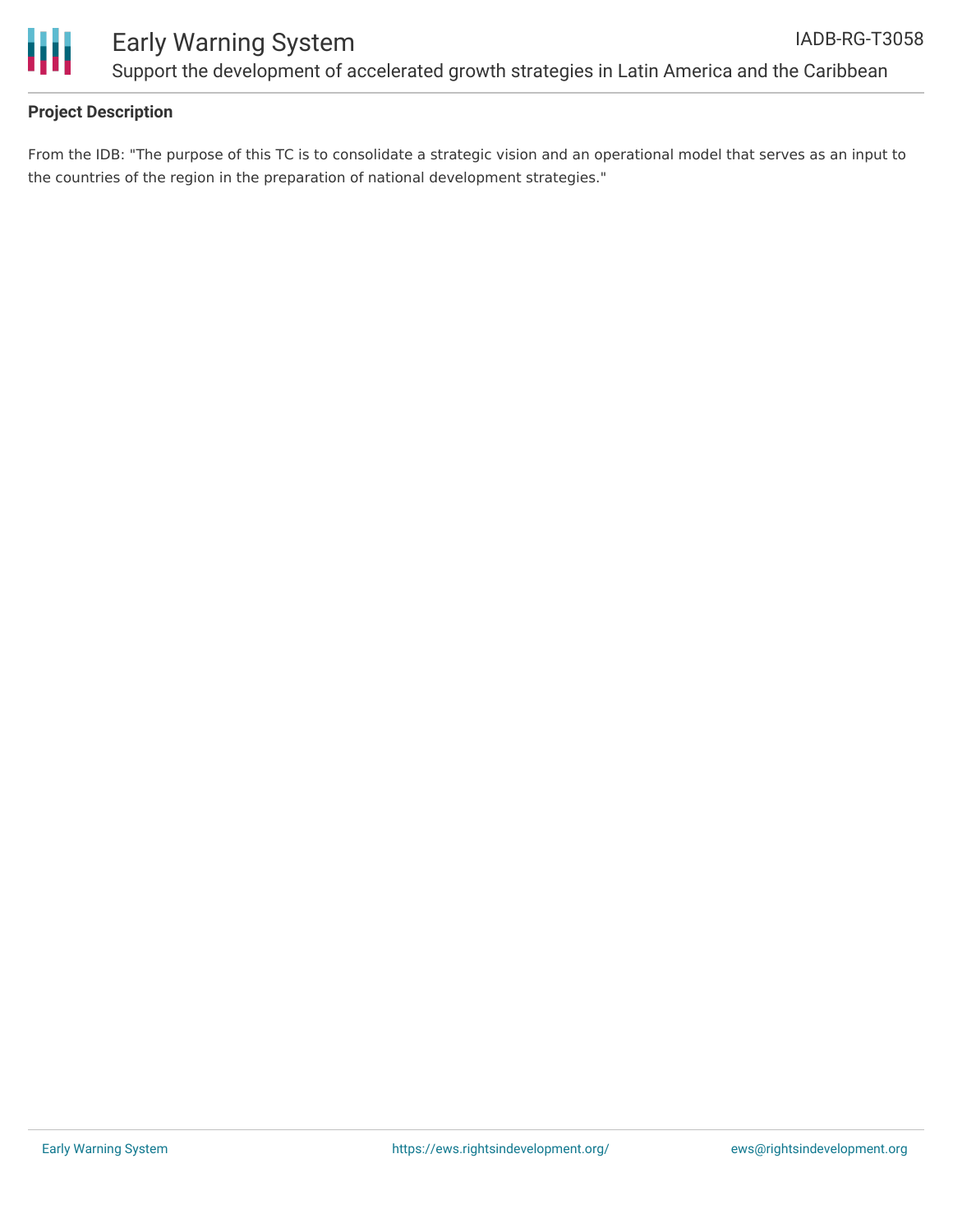

### Early Warning System Support the development of accelerated growth strategies in Latin America and the Caribbean IADB-RG-T3058

#### **Investment Description**

• Inter-American Development Bank (IADB)